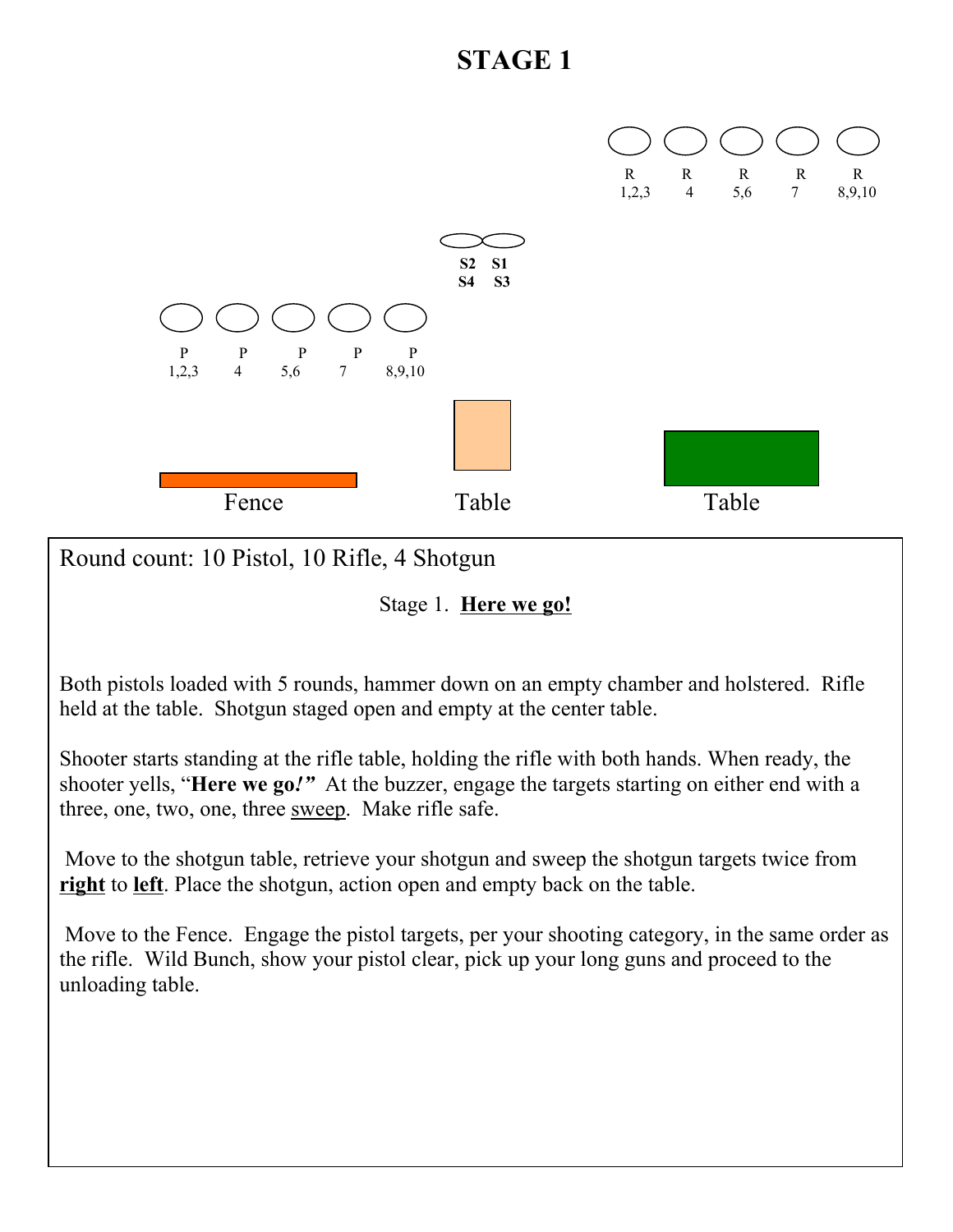

Round count: 10 Pistol, 10 Rifle, 4 Shotgun

Stage 2. **Here they come!**

Both pistols loaded with 5 rounds, hammer down on an empty chamber and holstered. Rifle staged at the table. Shotgun staged open and empty at the center table.

Shooter starts standing at the rifle table, both hands touching their pistol butts. When ready, the shooter yells, "**Here they come!***"* At the buzzer, pick up the rifle and engage the targets starting on either end with a double tap sweep.

 Move to the shotgun table, retrieve your shotgun and sweep the shotgun targets twice from **right** to **left**. Place the shotgun, action open and empty back on the table.

 Move to the Fence. Engage the pistol targets, per your shooting category, in the same order as the rifle. Wild Bunch, show your pistol clear, pick up your long guns and proceed to the unloading table.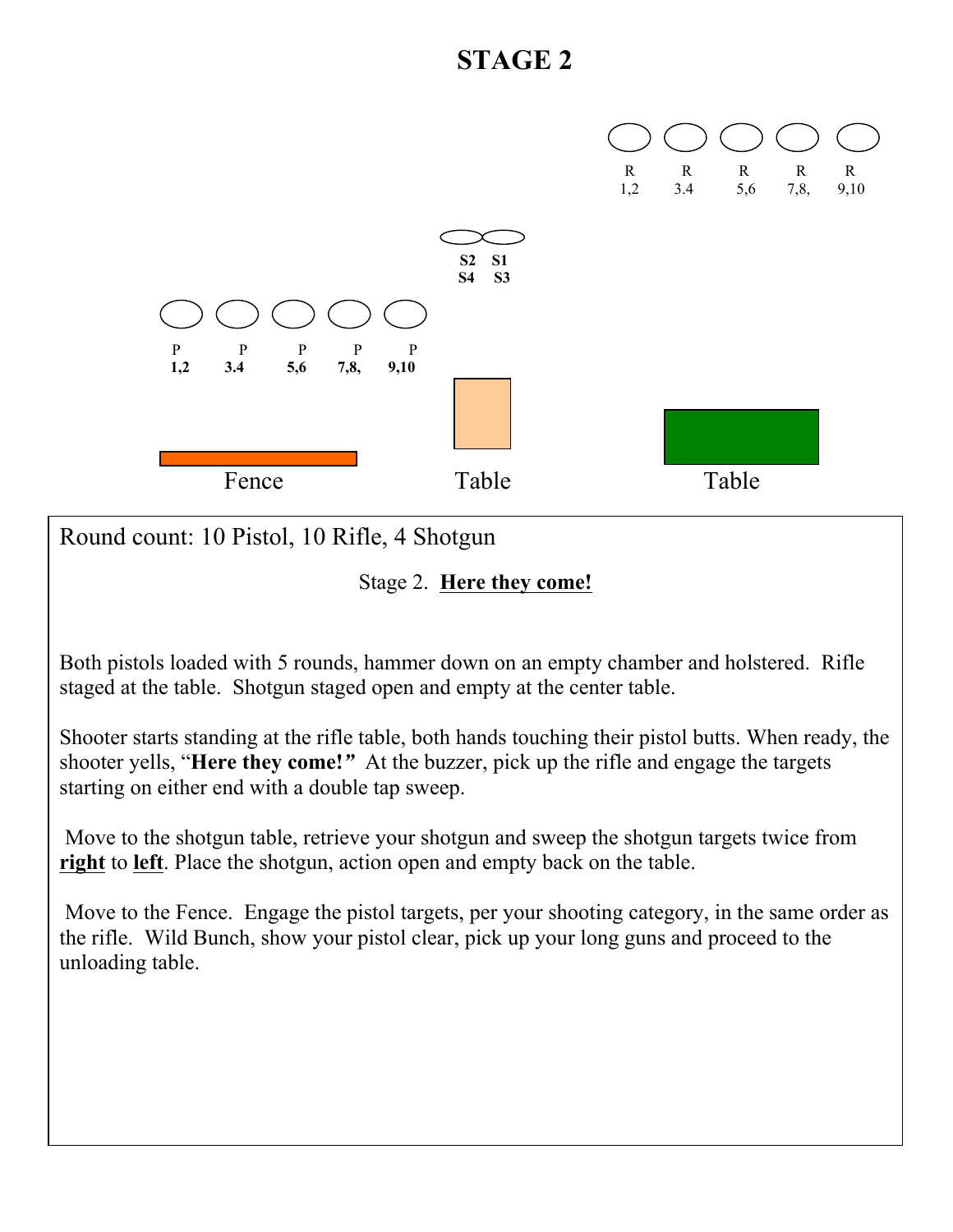